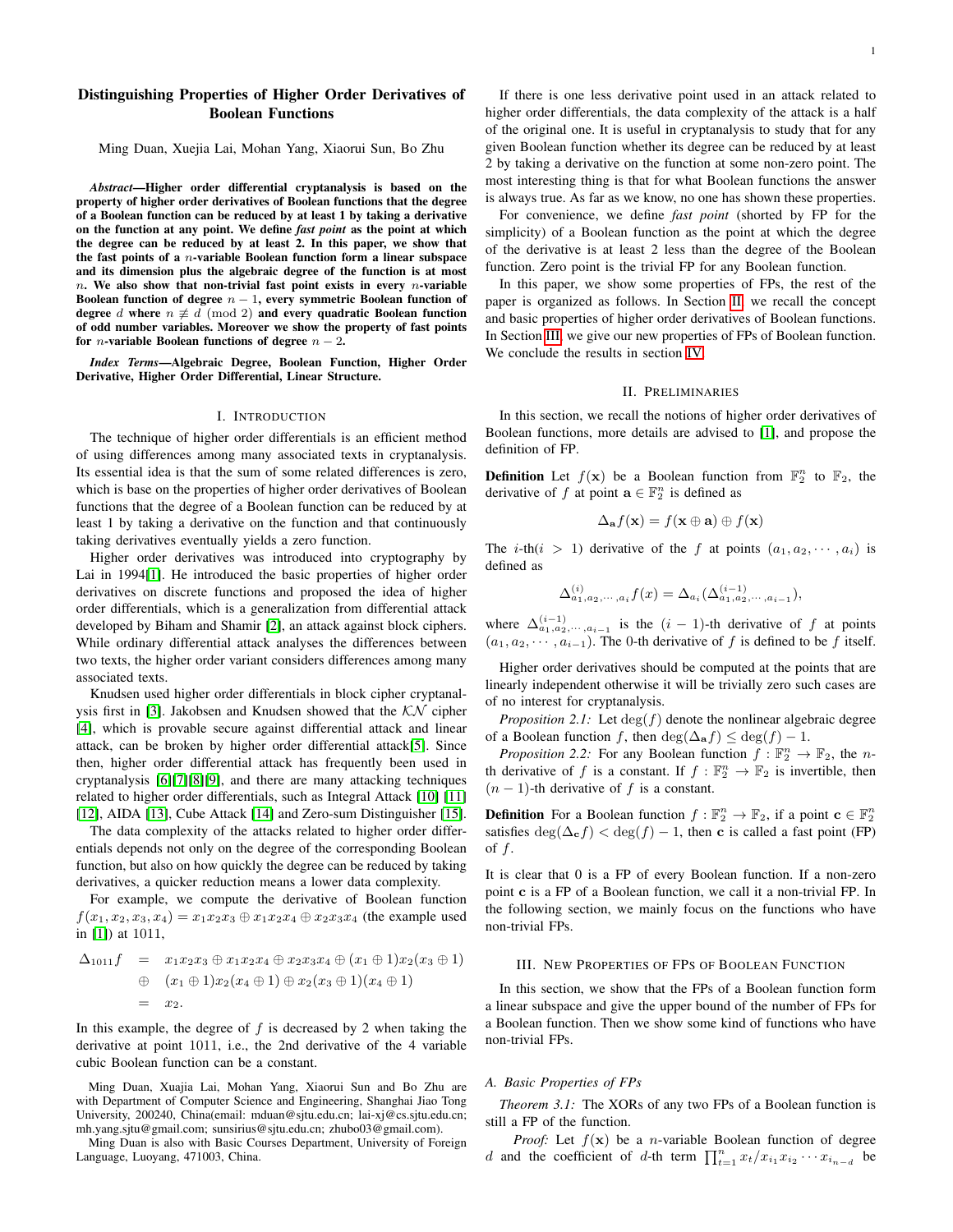$a_{i_1,\dots,i_{n-d}}$ . If  $\mathbf{c} = (c_1,\dots,c_n)$  is a FP of f, then the coefficients of all  $(d-1)$ -th terms in  $\Delta_{\mathbf{c}} f$  are 0, i.e.,

<span id="page-1-0"></span>
$$
c_{i_1} a_{i_2, \cdots, i_{n-d+1}} \oplus c_{i_2} a_{i_1, i_3, \cdots, i_{n-d+1}} \oplus \cdots \oplus c_{i_{n-d+1}} a_{i_1, \cdots, i_{n-d}} = 0
$$

$$
\tag{1}
$$

where  $1 \leq i_1 < i_2 < \cdots < i_{n-d+1} \leq n$ . So c is a FP of f if and only if  $c$  is a solution to  $(1)$ . As the solutions of a system of linear equations form a linear subspace, the sum (XOR) of any two solutions is still a solution, i.e., the XORs of any two FPs of  $f$  is still a FP of f.

Denote the set of FPs of a Boolean function f as  $\mathbb{FP}_f$ , then we have:

*Theorem 3.2:* For a *n*-variable Boolean function  $f$ ,  $deg(f)$  +  $\dim(\mathbb{FP}_f) \leq n$ .

*Proof:* Following the proof of Theorem [3.1,](#page-0-2) a point c is a FP of f if and only if c is a solution to  $(1)$  (denote the coefficient matrix as **A**). As  $deg(f) = d$ , there exists a monomial of degree d whose coefficient is 1. Without loss of generality, suppose  $a_1, \ldots, a-d = 1$ . Considering d equations for  $i_1 = 1, i_2 = 2, \cdots, i_{n-d} = n-d$  and  $i_{n-d+1} \in \{n-d+1,\dots,n\}$ . The coefficient matrix of these d equations can be written as

$$
\begin{pmatrix}\na_{2,\dots,n-d+1} & \cdots & a_{1,\dots,n-d-1,n-d+1} & 1 & 0 & \cdots & 0 \\
a_{2,\dots,n-d,n-d+2} & \cdots & a_{1,\dots,n-d-1,n-d+2} & 0 & 1 & \cdots & 0 \\
\vdots & \vdots & \ddots & \vdots & \vdots & \vdots & \ddots & \vdots \\
a_{2,\dots,n-d,n} & \cdots & a_{1,\dots,n-d-1,n} & 0 & 0 & \cdots & 1\n\end{pmatrix}
$$

The rank of the above matrix is at least  $d$ , so the rank of  $A$  is also at least d. As the number of solutions to [\(1\)](#page-1-0) is  $2^{n-r(A)} \leq 2^{n-d}$ , we have dim( $\mathbb{FP}_f$ )  $\leq n - d$  or  $\deg(f) + \dim(\mathbb{FP}_f) \leq n$ .

*Corollary 3.3:* Every *n*-variable Boolean function of degree *n* has no non-trivial FPs.

### *B.* When  $\deg(f) = n - 1$

A *n*-bit block cipher is a bijection from  $\mathbb{F}_2^n$  to  $\mathbb{F}_2^n$  which can be viewed as *n* balanced component functions from  $\mathbb{F}_2^n$  to  $\mathbb{F}_2$ . The degree of each component function is at most  $n - 1$ . For Boolean function of degree  $n - 1$ , we have

*Theorem 3.4:* Every *n*-variable Boolean function  $f$  of degree  $n-1$ has a unique non-trivial FP.

*Proof:* Let  $f = \sum_{i=1}^{n} a_i \frac{X}{x_i}$  where  $X = \prod_{i=1}^{n} x_i$ , then **c** is a non-trivial FP of f if and only if the coefficients of all  $(n - 2)$ -th terms in  $\Delta_{\mathbf{c}} f$  are 0, i.e.,

<span id="page-1-2"></span><span id="page-1-1"></span>
$$
a_i c_j \oplus a_j c_i = 0, \ \forall 1 \le i \ne j \le n \tag{3}
$$

a) If  $a_i = 0$ , pick j which satisfies  $a_j = 1$  (as  $a \neq 0$ ), then [\(3\)](#page-1-1) implies  $c_i = 0$ .

b) If  $a_i = 1$ , then [\(3\)](#page-1-1) implies  $c_i = c_j$  for all  $a_j = 1$ . So for all  $i \in \{1, ..., n\}$  such that  $a_i = 1$ , the values of  $c_i$  are the same. As  $c \neq 0$ ,  $c_i = 1$  for all  $i \in \{0, 1, ..., n\}$  such that  $a_i = 1$ .

To sum up,  $c = a$  is the unique non-zero solution of [\(3\)](#page-1-1) and  $\mathbf{a} = (a_1, a_2, \cdots, a_n)$  is exactly the non-trivial FP of f.

# *C.* When  $\deg(f) = n - 2$

*Theorem 3.5:* For a *n*-variable Boolean function  $f(n \geq 3)$  with only  $(n-2)$ -th terms, let the coefficient of term  $\prod_{t=1}^{n} x_t/x_i x_j$ be  $a_{i,j}$ . The number of f which has at least a non-trivial FP is  $(2^{n} - 1)(2^{n-1} - 1)/3$ . Each f has exactly 3 FPs and any two of them (namely **c** and **c**') satisfy  $c_i c'_j \oplus c_j c'_i = a_{i,j}$ ,  $\forall 1 \le i < j \le n$ .

*Proof:* We proof by induction. When  $n = 3$ , we can enumerate all possible 7 Boolean functions to verify the theorem. Now suppose that the theorem holds when  $n = k(k \geq 3)$ .

When  $n = k + 1$ , every  $(k + 1)$ -variable Boolean function  $f(x_1, \dots, x_{k+1})$  with only  $(k-1)$ -th terms can be represented as one of the following three forms:  $x_{k+1}g(x_1, \dots, x_k)$ ,  $r(x_1, \dots, x_k)$ and  $x_{k+1}g(x_1, \dots, x_k) \oplus r(x_1, \dots, x_k)$ , where g is a k-variable Boolean function with only  $(k - 2)$ -th terms and r is a k-variable Boolean function with only  $(k-1)$ -th terms. Let  $(c_1, \dots, c_k, c_{k+1})$ be a non-trivial FP of f. Denote  $c = (c_1, \dots, c_k)$  and  $x =$  $(x_1, \dots, x_k)$ , then the derivative of f at  $(c_1, \dots, c_k, c_{k+1})$  is one of the following three forms:  $x_{k+1}\Delta_{\mathbf{c}}g \oplus c_{k+1}g(\mathbf{x} \oplus \mathbf{c})$ ,  $\Delta_{\mathbf{c}}r$  and  $x_{k+1}\Delta_{\mathbf{c}}g \oplus c_{k+1}g(\mathbf{x} \oplus \mathbf{c}) \oplus \Delta_{\mathbf{c}}r.$ 

a) If f can be represented as  $x_{k+1}g(x_1, \dots, x_k)$ , then the derivative function  $x_{k+1}\Delta_{\mathbf{c}}g \oplus c_{k+1}g(\mathbf{x} \oplus \mathbf{c})$  is a Boolean function of degree no more than  $k-3$ .  $x_{k+1}\Delta_{\mathbf{c}}g$  is the only part which contains  $x_{k+1}$ , so the degree of  $\Delta_{\mathbf{c}} g$  is at most  $k-4$  which means c is a non-trivial FP of  $g$ . According to the induction hypothesis, the number of satisfiable g is  $(2<sup>k</sup> - 1)(2<sup>k-1</sup> - 1)/3$  and each has 3 correspondent c.  $c_{k+1}g(\mathbf{x} \oplus \mathbf{c})$  is the rest part in the derivative function. As  $deg(g) = k - 2$ , so we have  $c_{k+1} = 0$ . So the number of satisfiable f is  $(2<sup>k</sup> - 1)(2<sup>k-1</sup> - 1)/3$  while each of them has 3 non-trivial FP. For the last condition, it is only necessary to verify  $c_i c'_{k+1} \oplus c_{k+1} c'_i = a_{i,k+1}$ . As  $c_{k+1} = c'_{k+1} = 0$  and  $a_{i,k+1} = 0$ , the equation holds.

b) If f can be represented as  $r(x_1, \dots, x_k)$ , then the derivative function  $\Delta_{\mathbf{c}} r$  is a Boolean function of degree no more than  $k - 3$ . When  $c_{k+1} = 1$ , the derivative function is 0 when  $c = 0$ . If c takes a non-zero value while the degree of the derivative function is at most  $k-3$ , then c is determined by the  $(k-1)$ -th terms of r according to Theorem [3.4.](#page-1-2) When  $c_{k+1} = 0$ , c is also determined by the  $(k-1)$ -th terms of r. So for a specific r, the non-trivial FPs of f are  $(0^k, 1)$ ,  $(a, 1)$  and  $(a, 0)$  where a is the vector corresponds to the  $(k - 1)$ -th terms of r. In this case,  $a_{i,k+1} = a_i$  while the rest  $a_{i,j}$ s are all 0. It is easy to verify the last condition also holds. The number of different r is  $2^k - 1$ , so the number of f is  $2^k - 1$ .

c) If f can be represented as  $x_{k+1}g(x_1, \dots, x_k) \oplus r(x_1, \dots, x_k)$ , then the derivative function is  $x_{k+1}\Delta_{\mathbf{c}}g \oplus c_{k+1}g(\mathbf{x} \oplus \mathbf{c}) \oplus \Delta_{\mathbf{c}}r$ . Since  $x_{k+1}\Delta_{\mathbf{c}}g$  is the only part which contains  $x_{k+1}$ , then **c** is a non-trivial FP of g. When  $c_{k+1} = 0$ , then the derivative function becomes  $x_{k+1}\Delta_{\mathbf{c}}g \oplus \Delta_{\mathbf{c}}r$ . So the degree of  $\Delta_{\mathbf{c}}r$  is at most  $k-3$ , then c is uniquely determined by the  $(n - 1)$ -th terms of r. When  $c$  is determined,  $r$  and  $f$  are also fixed. According to the induction hypothesis, g has another two non-trivial FPs namely  $c'$  and  $c''$ , and relation  $\mathbf{c}' \oplus \mathbf{c}'' = \mathbf{c}$  holds. Now we prove  $(\mathbf{c}, 0), (\mathbf{c}', 1)$  and  $(\mathbf{c}'', 1)$ are the only 3 non-trivial FPs of f. The derivative of f at  $(c', 1)$ is  $x_{k+1}\Delta_{\mathbf{c}'}g \oplus g(\mathbf{x} \oplus \mathbf{c}') \oplus \Delta_{\mathbf{c}'}r$  where  $x_{k+1}\Delta_{\mathbf{c}'}g$  is the only part which contains  $x_{k+1}$  and  $\deg(x_{k+1}\Delta_{\mathbf{c}'}g) \leq k-3$ . The rest part is a (k − 2)-th function about x while the coefficient of the  $(k - 2)$ -th term  $\prod_{t=1}^{k} x_t/x_ix_j$  is  $a_{i,j} \oplus c_i c'_j \oplus c_j c'_i$ . According to the induction hypothesis, this coefficient is 0, i.e.,  $(c', 1)$  is a non-trivial FP of f. Similarly, we have  $(c'', 1)$  is also a non-trivial FP of f. For the last condition condition, it is only necessary to verify the situation where  $j = k + 1$ . As  $a_{i,k+1} = c_i$ , it is easy to verify that  $(c, 0), (c', 1)$  and  $(c'', 1)$  satisfy the equation. As every satisfiable g has 3 correspondent c, so we have  $(2^{k} - 1)(2^{k-1} - 1)/3 \times 3 = (2^{k} - 1)(2^{k-1} - 1)$ satisfiable f.

To sum up, when  $n = k + 1$ , the number of f which has at least one non-trivial FPs is

$$
\frac{(2^k-1)(2^{k-1}-1)}{3}+2^k-1+(2^k-1)(2^{k-1}-1)=\frac{(2^{k+1}-1)(2^k-1)}{3}
$$

Each  $f$  has exactly 3 non-trivial FPs and any two of them satisfy  $c_i c'_j \oplus c_j c'_i = a_{i,j}, \forall 1 \leq i < j \leq k+1.$ 

We complete the proof by mathematical induction.